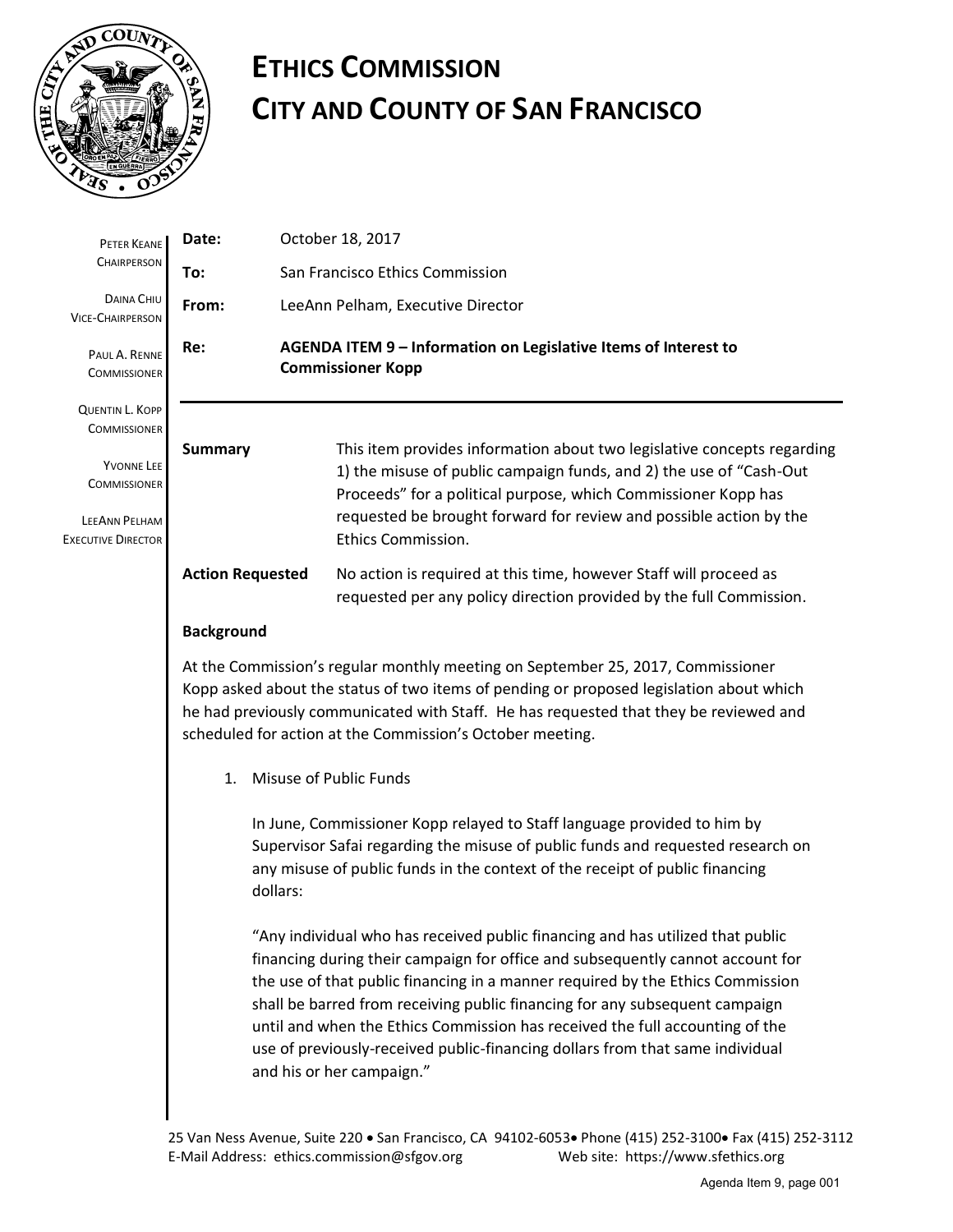In July, Staff conducted preliminary research of prior Commission audits and enforcement actions but did not find instances that to date that have revealed the unlawful expenditure of public matching funds.

2. Cash-Out Proceeds

On September 5, 2017, Staff received information from Supervisor Farrell's office at the request of Commissioner Kopp about an ordinance Supv. Farrell had sponsored to prohibit the use of cash-out proceeds for use in a political campaign.<sup>1</sup> "Cash-Out Proceeds" are funds received in connection with any sale, transfer or refinancing of an Affordable Housing development, any and all funds received by an Owner of an Affordable Housing development that are not needed or utilized to retire existing debt or construct, improve or preserve the Affordable Housing development. The proposed ordinance was introduced at the Board of Supervisors on January 24, 2017. The Board voted on it on March 21, 2017 and the Ordinance failed by a 3-8 vote.

Given Staff's ongoing priority focus on the development and refinement of the Commission's proposed *2017 Anti-Corruption and Accountability Ordinance*, we have not yet conducted further review of or research on either topic.

## **Considerations and Next Steps**

 $\overline{a}$ 

This item has been agendized to enable the Commission to determine how it wishes to proceed regarding these two items to provide its policy direction to Staff.

By way of background, to help manage the volume and flow of its policy work, the Commission in 2016 adopted the practice of using an Annual Policy Plan as a tool to assist it in prioritizing and sequencing policy matters it planned to consider during the coming year. In adopting the Plan, the Commission considered several guiding principles that would help guide its assessments:

- $\Box$  the most significant areas of policy most overdue for examination;
- $\Box$  areas of known policy gaps where the risks posed by those gaps are greatest;
- $\Box$  current programs or policies most in need of evaluation to identify effectiveness gaps;
- $\Box$  ensuring policies are addressed as part of a comprehensive whole rather than piecemeal, wherever possible, to ensure approaches to one issue also support the overall goals of related policies;
- $\Box$  establishing processes for policy analysis and development that broadly engage the public; and
- $\Box$  emerging issues not yet addressed by existing policies, but should be.

<sup>&</sup>lt;sup>1</sup> See attached email from Jess Montejano dated 9/5/2017 at Attachment 1.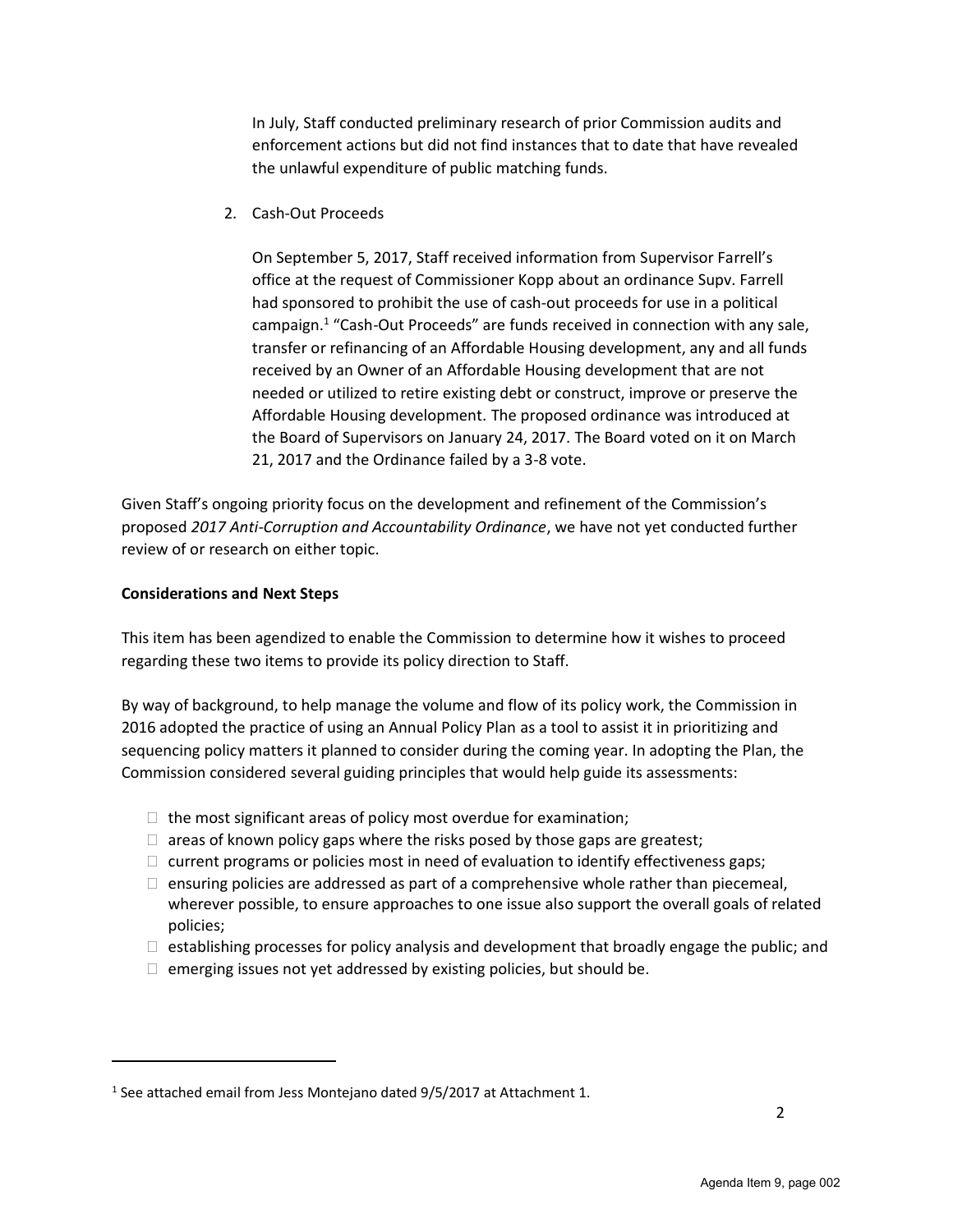To promote its effectiveness in rigorously assessing existing laws, addressing emerging policy issues, and ensuring strong, workable, and enforceable legislation and regulation, the Commission adopted its Annual Policy Plan premised on three key goals:

*Advancing the Commission's pro-active, independent policy role.* An annual process to identify key programs and policies most in need of attention helps regularize the Commission's processes for ensuring effective legislation and regulation*.* It also can serve to deepen policy engagement with interested persons to identify, evaluate, and develop policies and regulations.

*Predictability for Improved Policymaking.* Communicating how the Commission is prioritizing issues helps support continuity and predictability in the work it has planned. In turn, that can help the general public and those who follow the Commission's policy work most closely engage effectively on issues they care about, for example, through effective outreach and Interested Persons meetings.

*Flexibility.* As with any plan, some flexibility is needed to allow for the unanticipated, particularly when issues emerge with some time sensitivity. Effectively shaping public policies demands that the Commission's policy work allow for its scope and pace to adapt, when needed. For example, the Commission may determine that emerging issues that are urgent or time-sensitive should be placed ahead of others previously identified and sequenced on its Annual Plan. Alternatively, the Commission may direct that other items of significance that have lower urgency be sequenced accordingly.

For reference, as the Commission considers how it wishes to proceed, the Annual Policy Plan that has been updated for the month of October appears as part of Item 10 on the October 23<sup>rd</sup> meeting agenda.